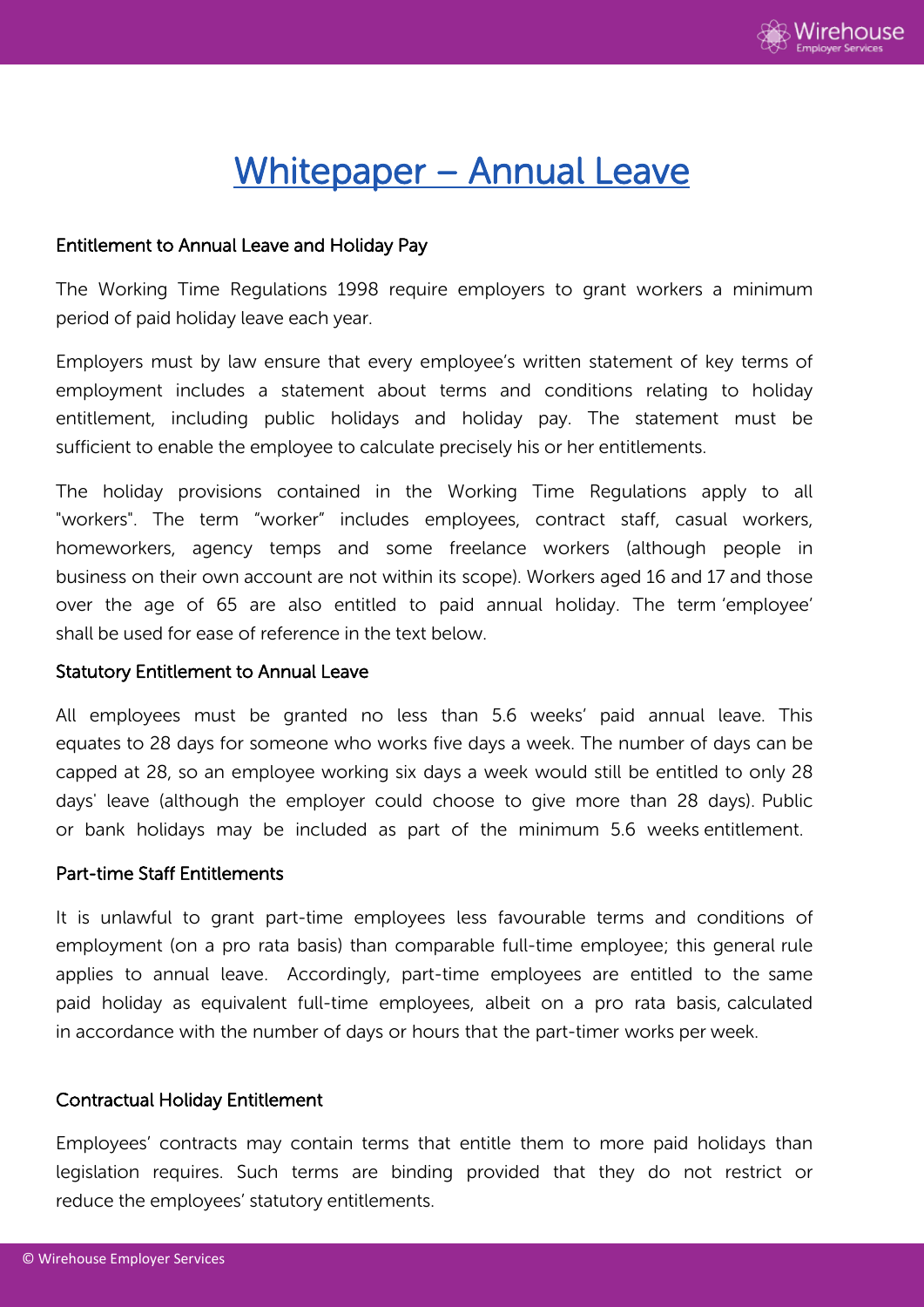

# Bank and Public Holidays

Where the employer grants employees paid time off on bank or public holidays, those paid days may be counted as part of employees' statutory annual leave entitlement. e.g., if an employer grants its employees paid time off on eight public holidays each year, it need only grant 20 further days' paid annual leave, as the total of all paid days off will be equal to 28 (the statutory minimum for a five-day-week worker). However, if time off is granted on a bank or public holiday on an unpaid basis, that day cannot count towards statutory annual leave.

#### Holiday Pay

When an employee is on holiday, he or she is entitled to continue to be paid a 'normal weeks' pay'.

For employees with set contracted hours, where overtime is worked, it should be factored into the calculation of holiday pay when overtime is both compulsory and guaranteed by the employer under the employee's contract of employment. Case law has now evolved to cover regular voluntary overtime in this calculation.

Recent decisions have also extended the scope of normal pay to include regular bonus and commission payments and payments that are intrinsically linked to an employee's performance and/or status. If you do need to consider overtime and or commission / bonuses, you will need to look at calculating a 'normal weeks' pay' based upon the last 12 weeks prior to the annual leave being taken.

# No Normal Working Hours

If an employee does not have normal working hours e.g., if irregular shift patterns are involved then the amount payable during statutory annual leave must be calculated as an average of the employee's actual pay during the 12 weeks that preceded the start of the holiday period. If, during the preceding 12 weeks, there was one or more weeks during which the employee did no work, that week must be discounted and an earlier week counted instead.

#### Rules and Restrictions on Taking Annual Leave

#### • The holiday year

Employers can decide for themselves what their holiday year should be. This information should be contained in employees' contractual documentation.

If an employer does not specify what the holiday year is, each individual employee's holiday year will run from the date that he or she started work for the organisation.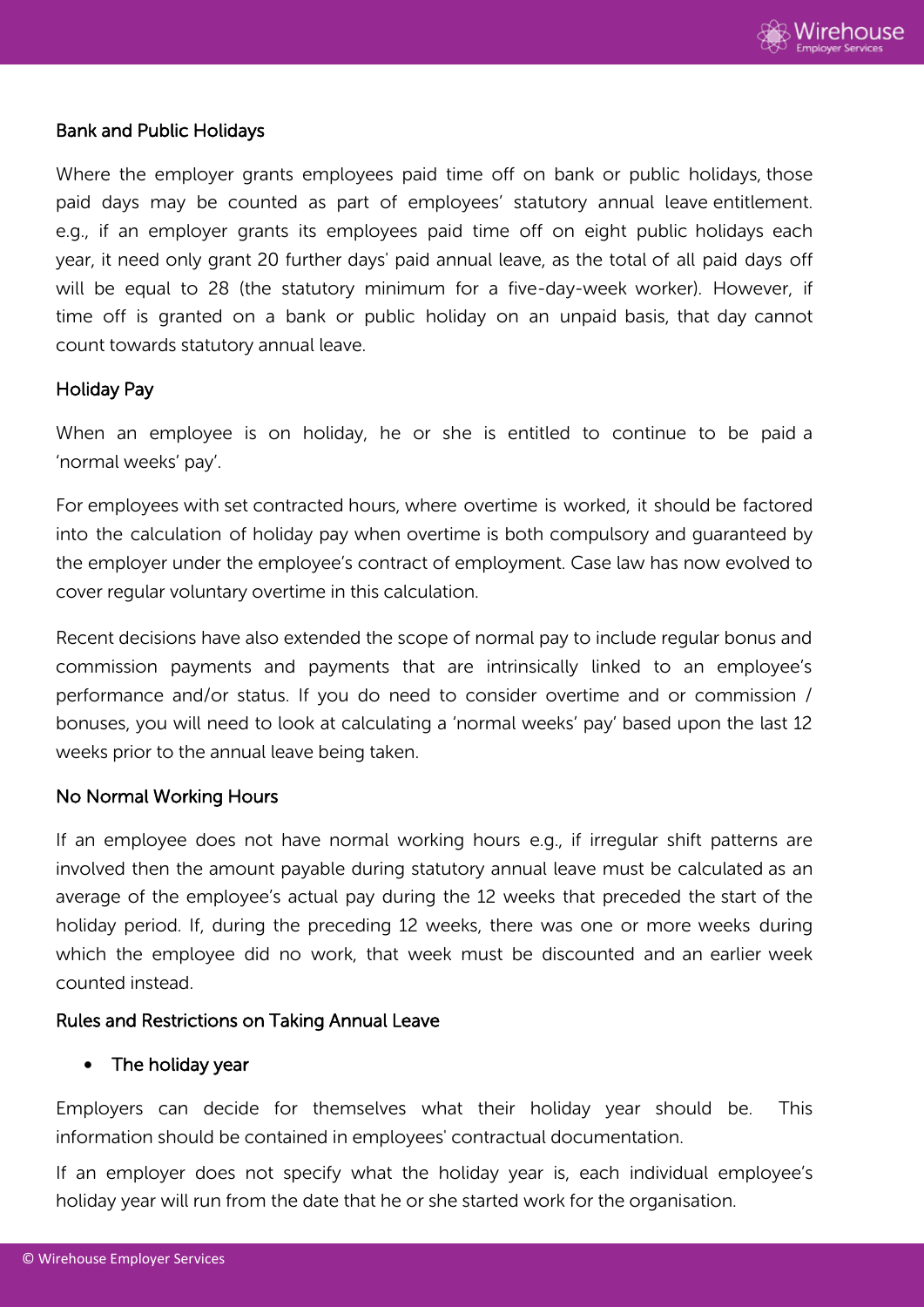

#### First year of employment

For employees who commence employment part way through their employer's holiday year, their statutory entitlement for that year stands to be calculated on a pro rata basis for that holiday year. E.g. if the holiday year runs from January to December and a new recruit begins full-time employment on 1 July, holiday entitlement for that part-year would be 2.8 weeks (or fourteen days).

Employees must be allowed to take their statutory annual leave  $-$  and be paid for it  $$ during their first year of employment.

The employer may limit the amount of paid annual leave that an employee is permitted to take at any particular time to the amount of leave accrued to date.

Statutory annual leave accrues from the first day of employment. If the calculation of accrued leave results in a fraction of a day's leave, this must be rounded up to the next half-day.

These rules apply only in the first year of employment. In subsequent years, no such accrual system applies and the full 5.6-week statutory annual leave entitlement is available to each employee from the start of the holiday year (although the scheduling of leave may be regulated by the employer).

# Carry-Over of Leave

Employers may not permit employees to carry over any part of the first four weeks of their statutory annual leave. If these first four weeks are not taken in the year that they are earned they will, almost without exception, be lost.

This prohibition on carry-over applies only to the first four weeks of statutory annual leave. This means that an employer may by workforce agreement permit employees to carry forward periods of annual leave that are over and above the first four weeks, including any annual leave granted that is in excess of the 5.6-week statutory minimum. However, there is no absolute right for employees to be permitted to carry forward holiday leave to the next holiday year. Any entitlement to do so is subject to agreement.

#### Payment in Lieu of Annual Leave

Except on termination of employment, an employer is not permitted to give an employee a cash substitute in respect of any untaken statutory annual leave entitlement i.e. a payment in lieu cannot be made for any part of the minimum 5.6 week statutory leave entitlement.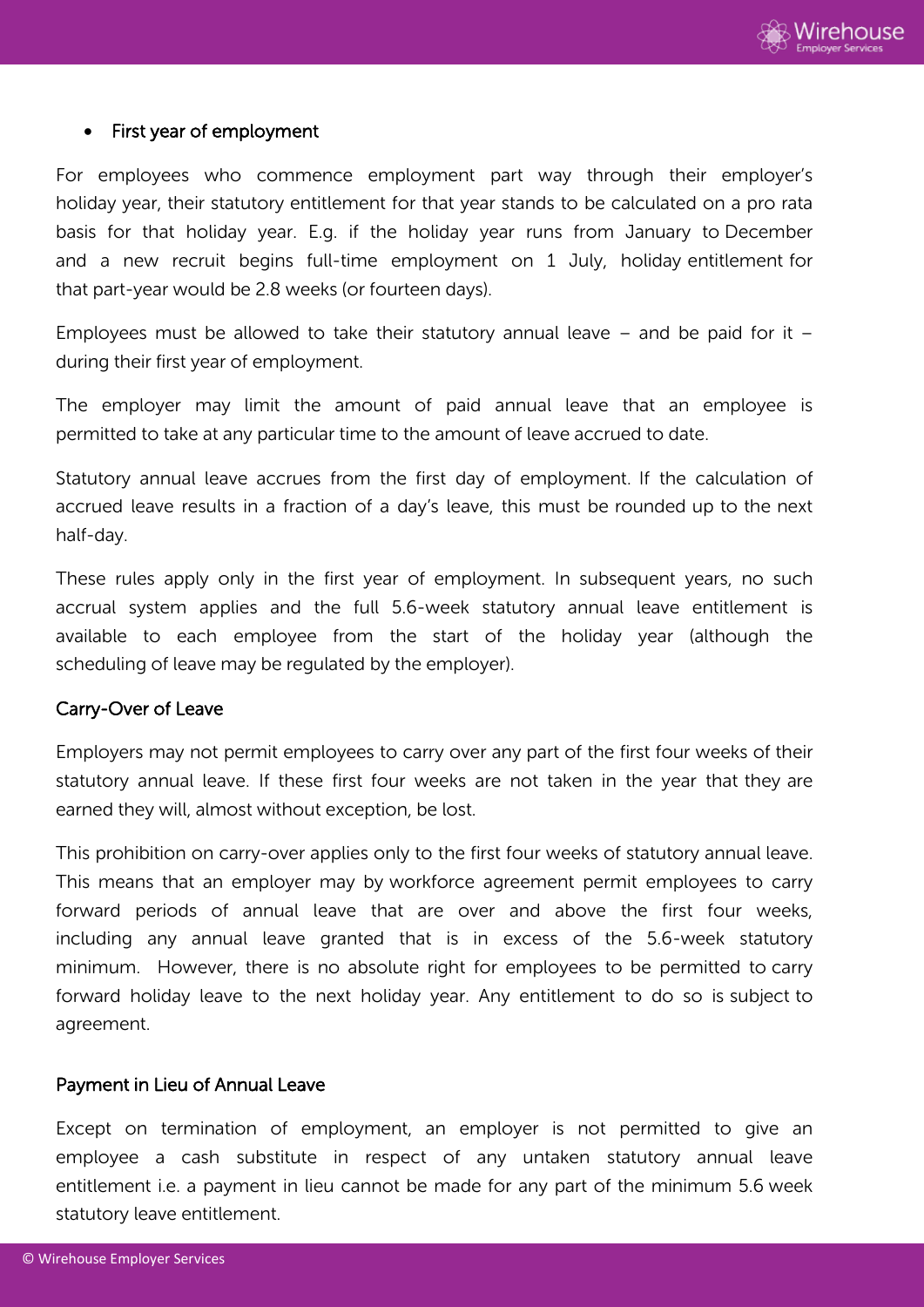

# Nomination of Holiday Dates by the Employer

Employers may, if they wish, nominate specified days or dates on which an employee, or a group of employees, must (or must not) take some or all of their statutory annual leave. This can be done by giving the employees notice at least twice the number of days that the employer is nominating as statutory annual leave, and specifying the days or dates in question. E.g., if the employer wished to impose an eight-day shutdown over the Christmas period for the entire organisation, it would have to give at least 16 days' notice of the specific dates on which the employees would be required to take annual leave to all staff.

In practice, an employer would wish to regulate this area in their contractual documentation or policies, or as a minimum provide a longer period of notice to ensure that employees understood in sufficient time that they must save eight days of their holiday entitlement for the period of the shutdown.

#### Religious Holidays

Denial of holiday leave on a day or date that has special religious significance for a particular employee may amount to indirect discrimination under the regulations in force which prohibit discrimination against any employee on account of religion, religious belief or philosophical belief.

Employers are not obliged to grant additional leave to employees for religious reasons. In fact to do so could amount to direct discrimination against other employees not granted additional leave.

However, employers should advise employees that, as soon as they know when a religious holiday will fall they should inform management if they wish to take holiday leave at that time. While an employer is not obliged to grant the request if the refusal can be objectively justified as being necessary in terms of the effective running of its business, it will be the safer approach to attempt to accommodate the request.

# Accrual of Holiday During Periods of Sickness Absence

If an employee is absent from work, due to sickness, (whatever the length of the absence) statutory annual leave continues to accrue.

When an employee is off sick for all, or a substantial part, of the holiday year an employer may consider:

• encouraging the employee to take a period of his or her sickness absence into paid holiday leave. However, the employee cannot be forced to take holiday leave during a period of sickness absence.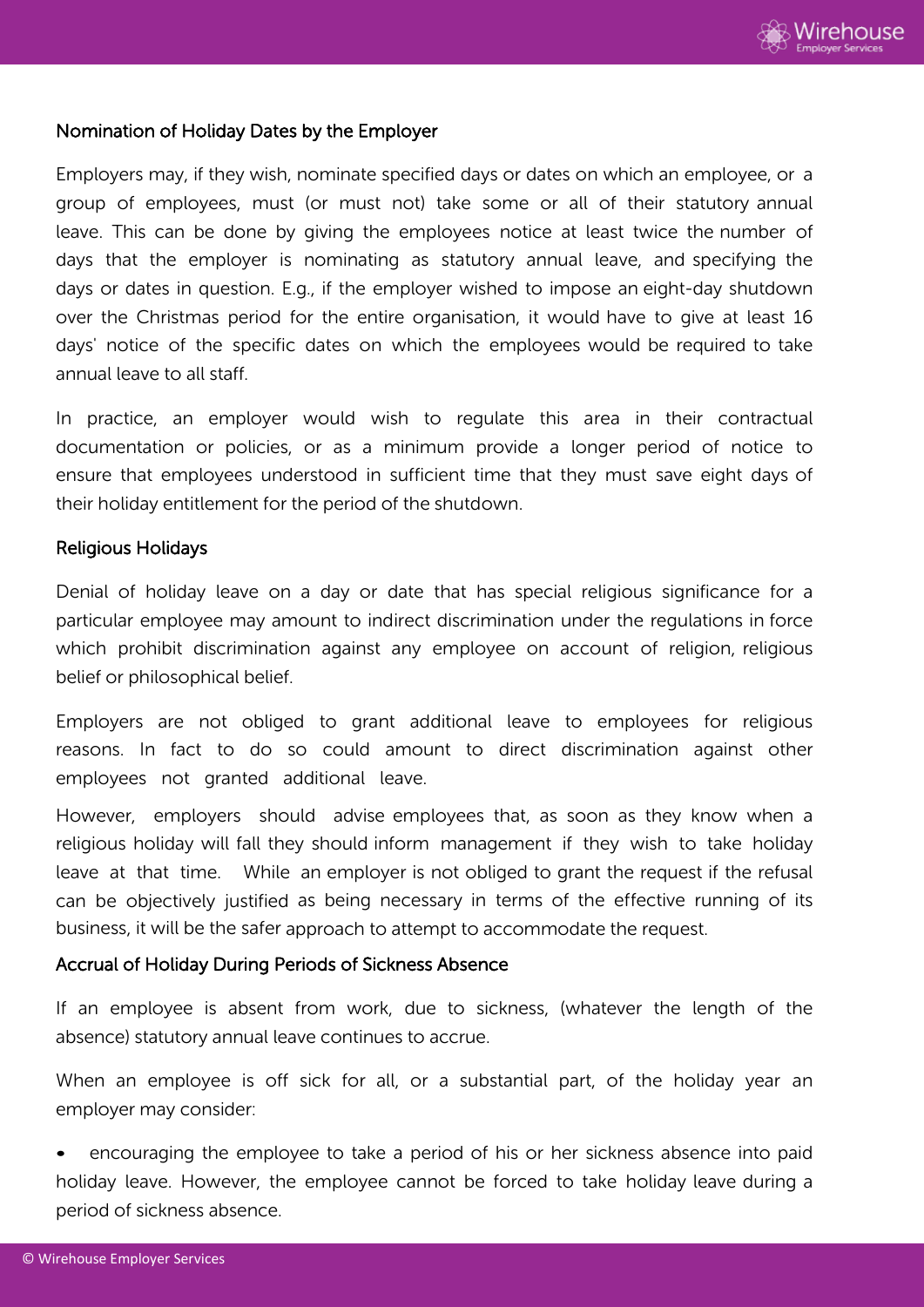• permitting the employee to take the statutory annual leave that he or she has accrued on return to work, whether that is in the same holiday year or the following one.

If employees are granted holiday entitlement in excess of the statutory minimum, the employer may wish to stop accrual of that entitlement during periods of sickness absence of more than a specified period (e.g. one month).

# Accrual of Holiday During Maternity Leave

During maternity leave the employee's contract of employment remains in force for all purposes except remuneration. It follows that both the statutory and any additional contractual holiday entitlement continue to accrue throughout the entire period of statutory maternity leave which can last up to 52 weeks.

As a result, employers may wish to consider requiring employees to use up all the current year's holiday entitlement prior to the start of their maternity leave. If the dates of the employee's maternity leave fit in with the employer's holiday year they may also wish to require employees to take leave accrued during the maternity leave period within an agreed timescale after their return to work.

# Holiday Entitlement on Termination of Employment

When an employee leaves his or her job part way through the holiday year, he or she will be entitled to be paid for any statutory holiday accrued but not taken as at the date of termination. This will be the case whatever the reason for dismissal even if the termination was due to gross misconduct.

# Taking holiday during the notice period

When an employee gives notice to terminate his or her employment, or is dismissed contractually by the employer, there will be a period of notice. The length of the notice period will depend on the terms of the employee's contract. If the employer pays wages or salary in lieu of notice, the employee's holiday entitlement should be calculated up to the date that the notice period (had it been worked) would have ended.

# Payment of outstanding holiday leave

If an employee leaves his or her employment, the employer must make a payment in lieu of any untaken statutory annual leave that the employee has accrued during the current holiday year.

The requirement to make a payment in lieu of holiday accrued but not taken on termination applies only to the minimum period of statutory annual leave (5.6 weeks). It does apply to any holiday entitlement that the